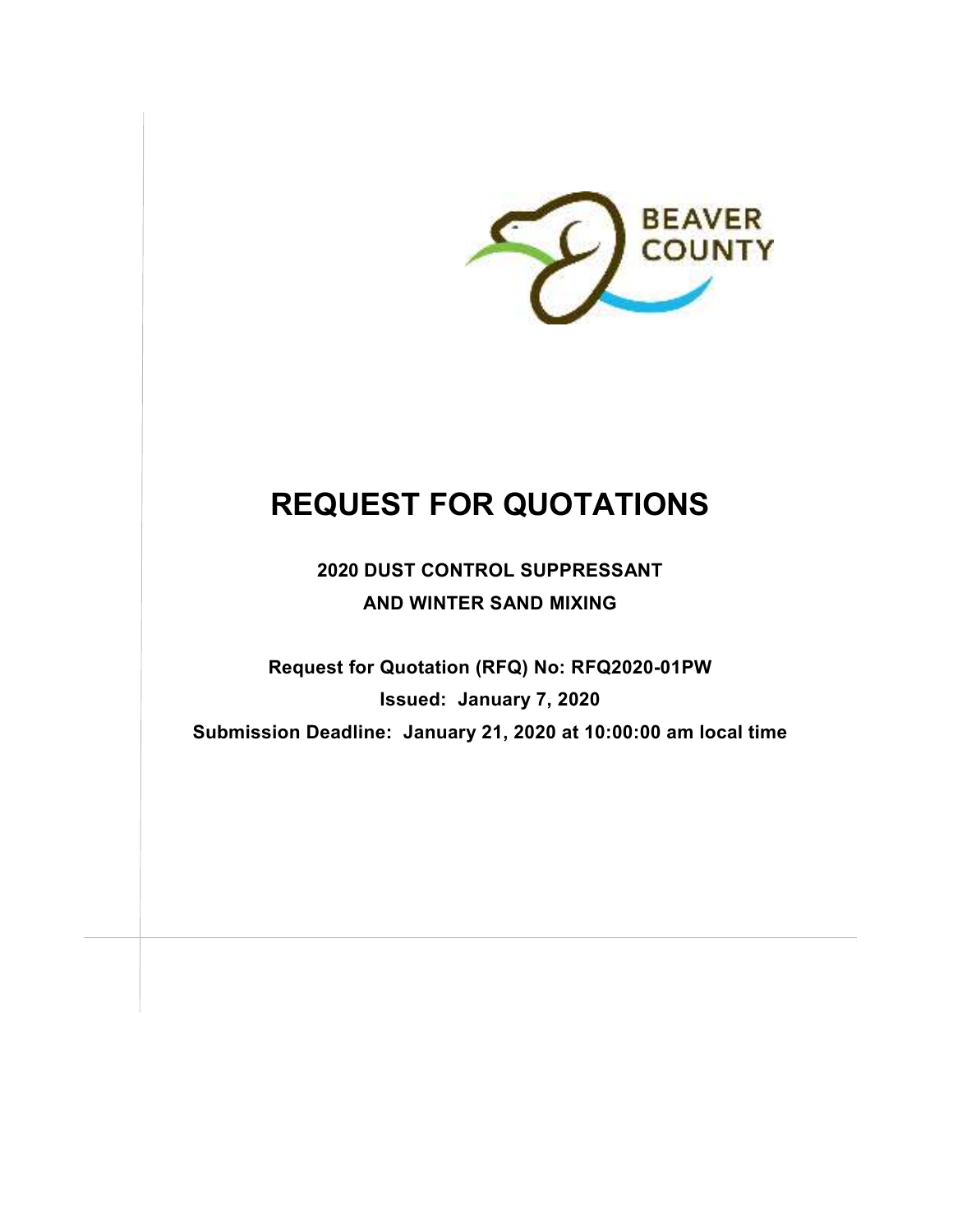# **TABLE OF CONTENTS**

| 1.1         |  |
|-------------|--|
| 1.2         |  |
| 1.3         |  |
| 1.4         |  |
| 1.5         |  |
| 1.6         |  |
| 1.7         |  |
| 1.8         |  |
| 1.9         |  |
| <b>1.10</b> |  |
|             |  |
|             |  |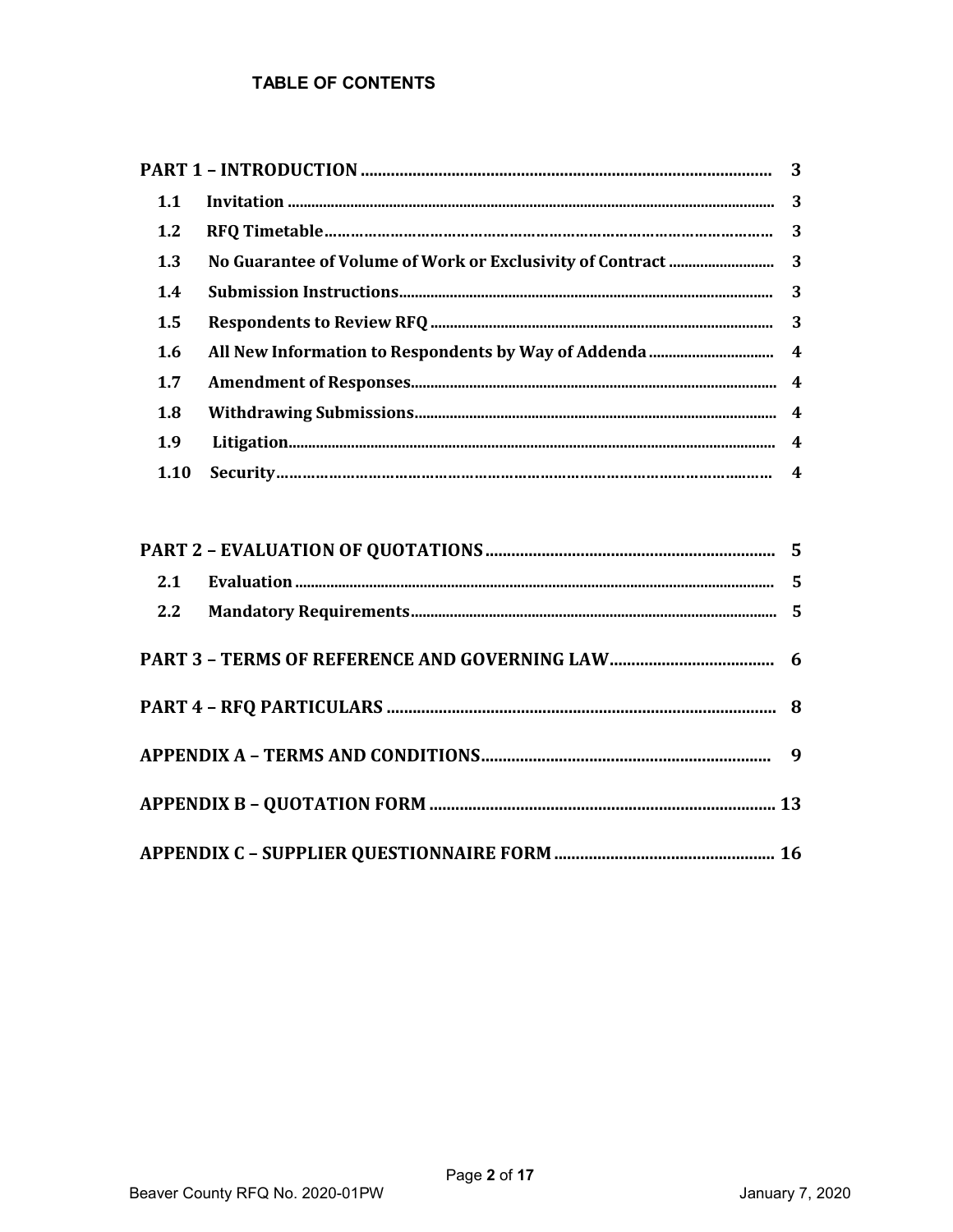# **PART 1 – INTRODUCTION**

# **1.1 Invitation**

This Request for Quotations (the "RFQ") issued by Beaver County (the "County") is an invitation to submit non-binding offers for the provision of Dust Control and Winter Sand Mixing as further described in Part 4 – RFQ Particulars, for the Rates established in Appendix B. The Respondent selected pursuant to this RFQ process will be informed in writing. Respondents not selected will also be informed in writing.

For the purposes of this procurement process, the "County Contact" shall be:

County Contact: Dan Blackie, Superintendent of Transportation Email: dblackie@beaver.ab.ca

# **1.2 RFQ Timetable**

| I Issue Date of RFQ | <b>January 7, 2020</b>                     |
|---------------------|--------------------------------------------|
| Submission Deadline | January 21, 2020 at 10:00:00 am local time |

# **1.3 No Guarantee of Volume of Work or Exclusivity of Contract**

Beaver County makes no guarantee of the value or volume of work to be assigned to the successful respondent. The Agreement with the selected Respondent will not be an exclusive contract for the provision of the described Deliverables. Beaver County may contract with others for the same or similar Deliverables to those described in the RFQ or may obtain the same or similar Deliverables internally.

#### **1.4 Submission Instructions**

All submissions whether delivered in person, sent by mail, courier or email should be directed to:

Beaver County Box 140 5120-50 st Ryley, AB T0B 4A0 RFQ No. RFQ2020-01PW – Supply of Dust Control and Winter Sand Mixing

Attention: Dan Blackie, Superintendent of Transportation

dblackie@beaver.ab.ca

Submissions are to be prominently marked with the RFQ title and number (see RFQ cover), with the full legal name and return address of the respondent, and with the Submission Deadline.

# **1.5 Respondents to Review RFQ**

Respondents shall promptly examine all of the documents comprising this RFQ and (a) shall report any errors, omissions or ambiguities and (b) may direct questions or seek additional information in writing by e-mail to the Beaver County Contact. Beaver County is under no obligation to provide additional information but may do so at its sole discretion. It is the responsibility of the Respondent to seek clarification from the Beaver County Contact on any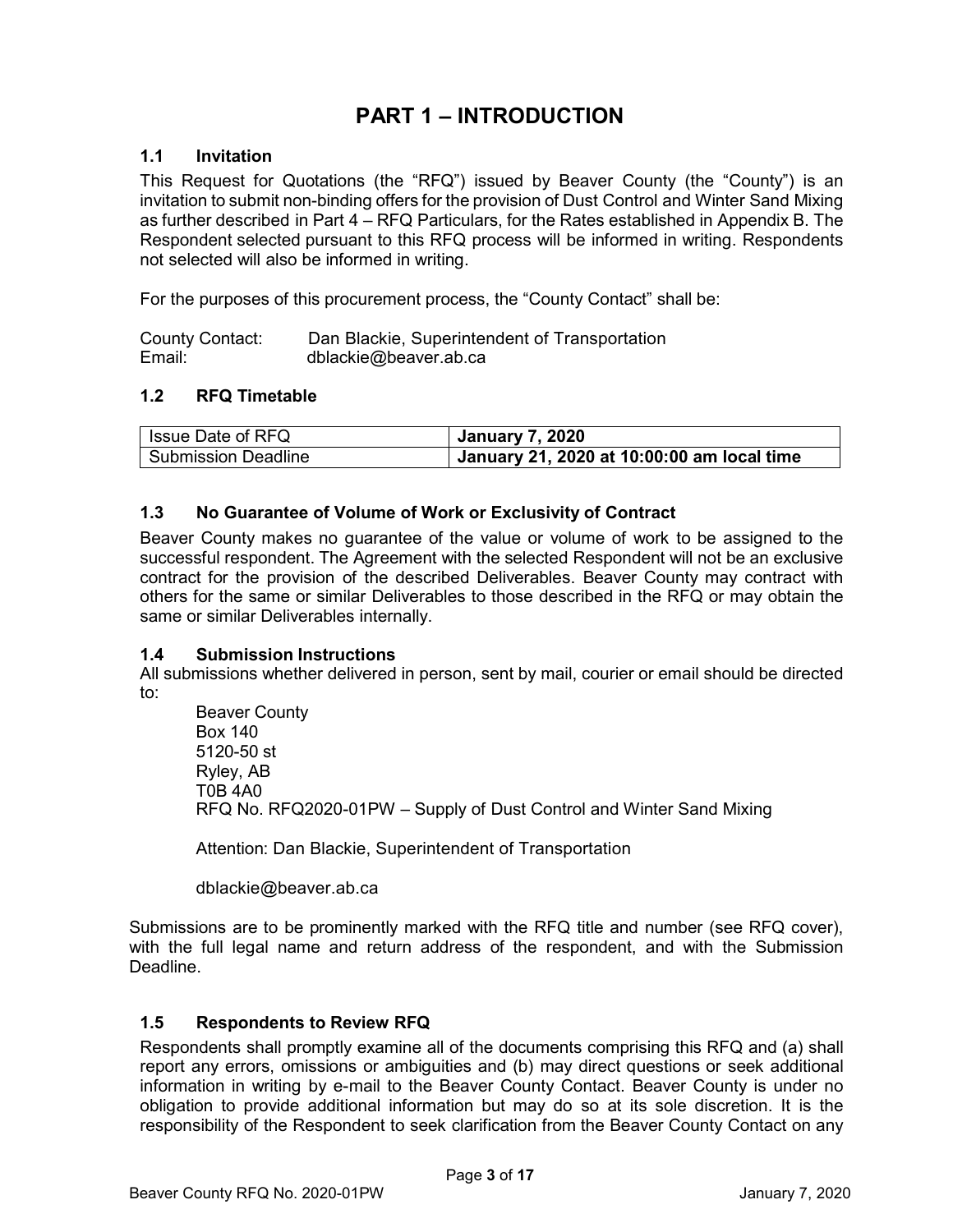matter it considers to be unclear. Beaver County shall not be responsible for any misunderstanding on the part of the Respondent concerning this RFQ or its process.

Respondents and their representatives may not contact individuals employed or engaged by any member of Beaver County, other than the Beaver County Contact, concerning matters regarding this RFQ. Only information received by the Beaver County Contact will be considered in the RFQ process. All such communications must be in writing. Any respondent that does not follow these instructions may be disqualified.

# **1.6 All New Information to Respondents by Way of Addenda**

This RFQ may be amended only by an addendum in accordance with this section. If Beaver County, for any reason, determines that it is necessary to provide additional information relating to this RFQ, such information will be communicated to all Respondents by addenda. Each addendum shall form an integral part of this RFQ. Such addenda may contain important information, including significant changes to this RFQ. Respondents are responsible for obtaining all addenda issued by Beaver County.

# **1.7 Amendment of Responses**

Respondents may amend their responses prior to the Submission Deadline by submitting the amendment in a sealed package prominently marked with the RFQ title and number and the full legal name and return address of the respondent to the location set out above. Any amendment should clearly indicate which part of the response the amendment is intended to amend or replace.

# **1.8 Withdrawing Submissions**

At any time throughout the RFQ process, a respondent may withdraw a submission. To effect a withdrawal, a notice of withdrawal must be sent to the County Contact and must be signed by an authorized representative. The County is under no obligation to return withdrawn submissions.

# **1.9 Litigation**

Pursuant to Beaver County **Policy ADM-007 – Purchasing Policy**, suppliers who have initiated legal proceedings against Beaver County are ineligible to submit a proposal in response to this RFQ. For further information, please contact the Beaver County Contact.

# **1.10 Security**

If a contract is awarded a certified cheque or an irrevocable letter of credit in favour of Beaver County in the amount of Ten Thousand Dollars (\$10,000.00) shall be required as security for the contract.

[End of Part 1]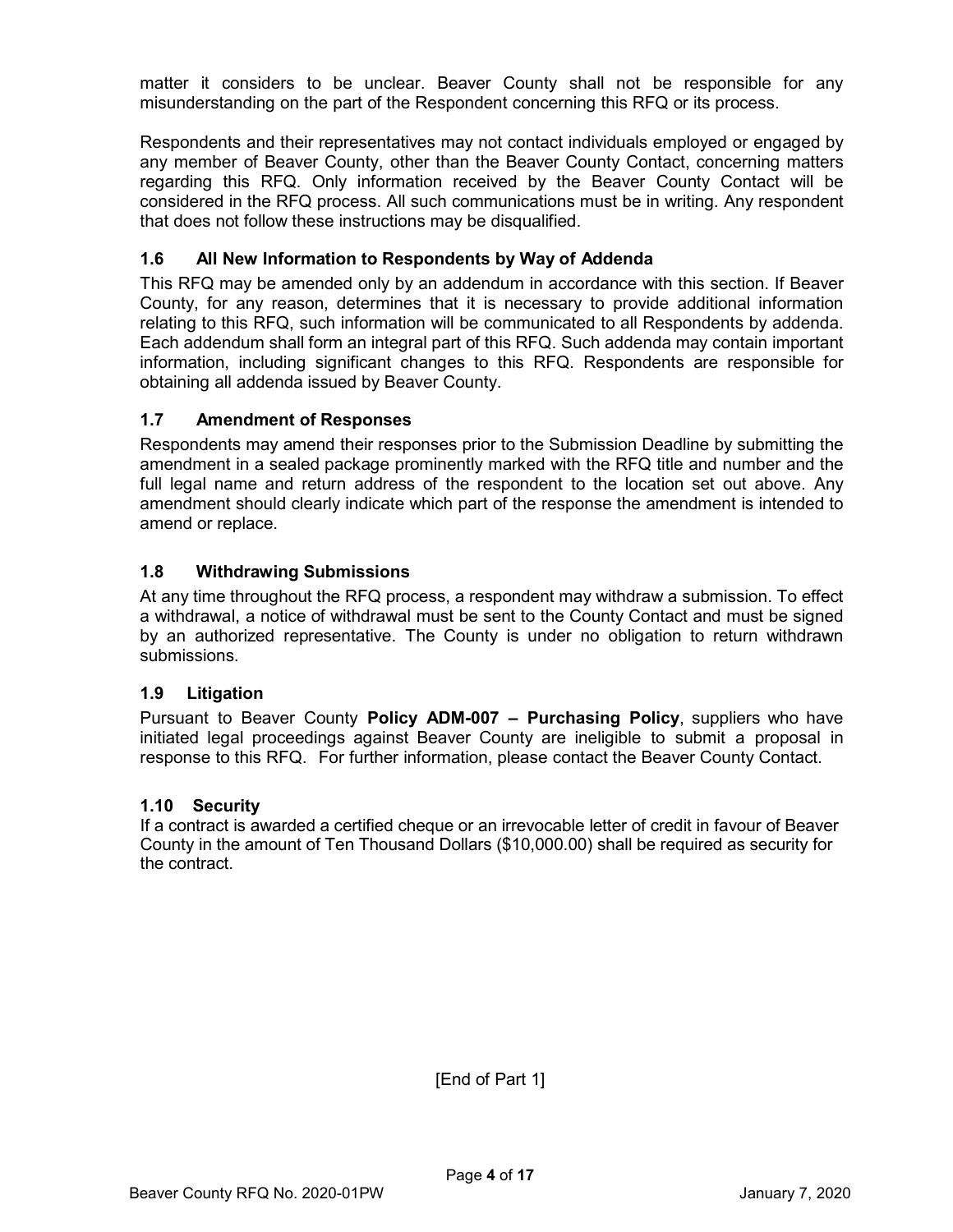# **PART 2 – EVALUATION OF QUOTATIONS**

# **2.1 Evaluation**

Each RFQ will be evaluated on the basis of the criteria listed below and Beaver County will have the sole and unfettered discretion to award up to the maximum number of points for each criteria as listed below. By submitting a RFQ, the Respondent acknowledges and agrees that Beaver County has, and it is hereby entitled to exercise, the sole and unfettered discretion to award the points for the evaluation of the noted criteria.

By submitting its RFQ, each Respondent acknowledges and agrees that it waives any right to contest in any legal proceedings, the decision of Beaver County to award points in respect of the criteria noted below. The criteria and the maximum number of points for each criteria are as follows:

| <b>Total Points</b>                | 100 points |
|------------------------------------|------------|
| 5. Equipment Specification and Age | 20 points  |
| 4. Reference Checks                | 20 points  |
| 3. Prior relevant experience       | 20 points  |
| 2. Safety Record/C.O.R.            | 20 points  |
| 1. Price                           | 20 points  |

Subject to the Terms of Reference and Governing Law, the top-ranked respondent(s) as established under the evaluation will be selected to enter into a contract for the provision of the Deliverables. The selected respondent will be expected to enter into a contract within the timeframe specified in the selection notice. Failure to do so may, among other things, result in the disqualification of the respondent and the selection of another respondent, or the cancellation of the RFQ.

# **2.2 Mandatory Requirements**

Each quotation must include:

- Appendix B Quotation Form completed and signed by an authorized representative of the respondent
- Appendix C Supplier Questionnaire Form completed by the respondent with attached Insurance Certificate and WCB Clearance Letter

[End of Part 2]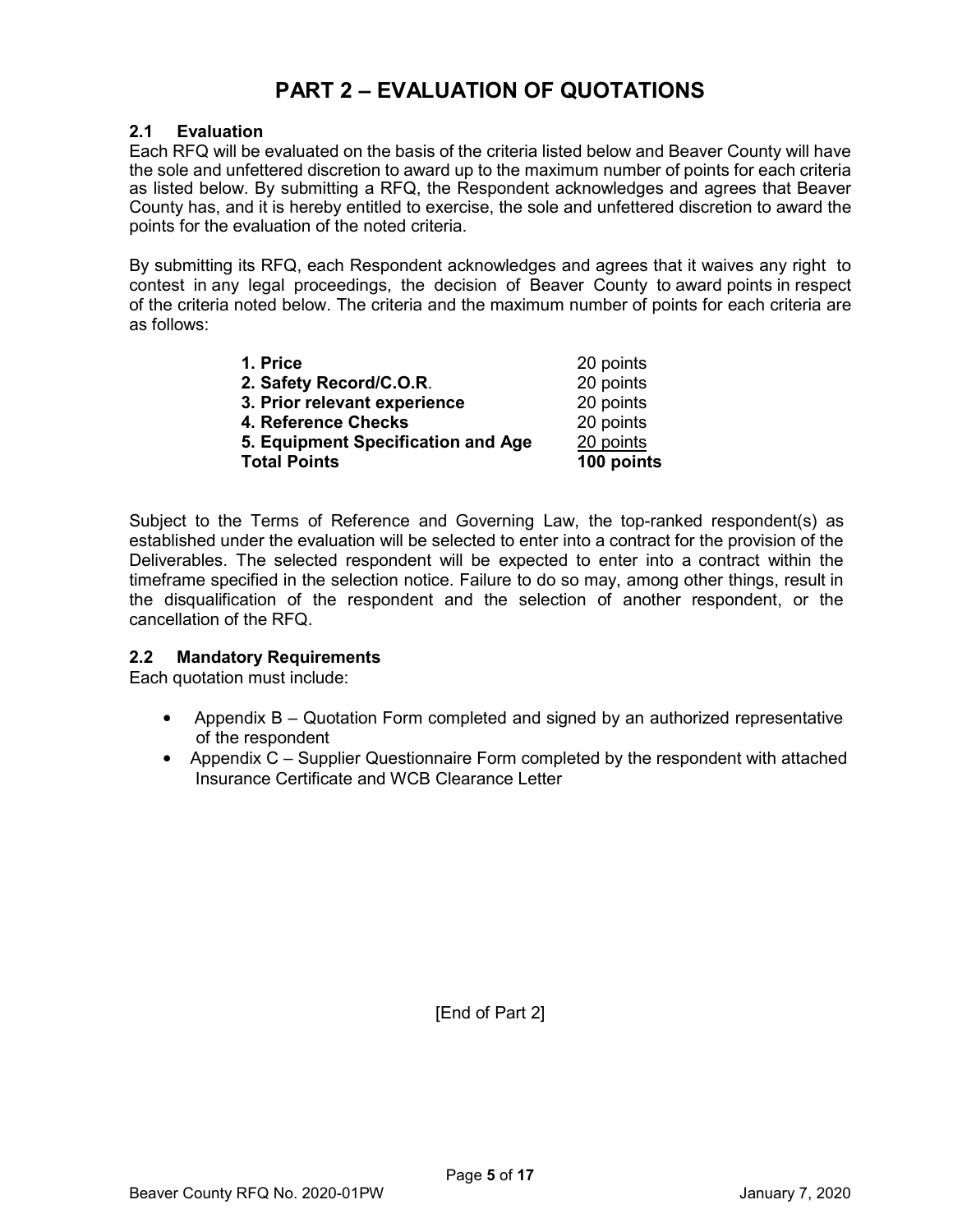# **PART 3 – TERMS OF REFERENCE AND GOVERNING LAW**

In responding to this RFQ, and to be eligible for consideration, each Respondent must submit a completed and signed Quotation Form that, among other things, acknowledges its acceptance of the RFQ Terms of Reference and Governing Law as contained hereunder:

- (a) this RFQ process is not intended to create a formal legally binding bidding process and shall not give rise to the legal rights or duties applied to a formal Contract A binding bidding process or any other legal obligations arising out of any tendering process contract or collateral contract, and instead shall be governed by the common law applicable to direct commercial negotiations;
- (b) neither party shall have the right to make any claims (in contract, tort, or otherwise) against the other with respect to the award of a contract, the failure to award a contract or the failure to honour a quotation;
- (c) the Respondent will bear its own costs associated with, or incurred in, the preparation and presentation of its quotation, including, if applicable, costs incurred for interviews or demonstrations;
- (d) no legal obligation regarding the procurement of any good or service shall be created between the Respondent and Beaver County until Beaver County accepts the Respondent's offer in writing;
- (e) when evaluating quotations, Beaver County may request further information from the Respondents or third parties in order to verify, clarify or supplement the information provided in the Respondent's submission, and Beaver County may revisit and re-evaluate the Respondent's submission or ranking on the basis of any such information;
- (f) Beaver County may consider the Respondent's past performance on previous contracts or any other relevant information taken into account by Beaver County when determining the acceptability of a Respondent;
- (g) Beaver County may disqualify a Respondent for any conduct, situation or circumstance that constitutes a Conflict of Interest, as solely determined by Beaver County. "Conflict of Interest" shall have the meaning ascribed to it in the Quotation Form (Appendix B);
- (h) the Respondent consents to Beaver County's collection of the information as contemplated under this RFQ for the uses contemplated under this RFQ;
- (i) Beaver County will not return the submission or any accompanying documentation submitted by a respondent;
- (j) Beaver County may elect not to consider a Respondent whose quotation contains misrepresentations or any other inaccurate, misleading or incomplete information;
- (k) Beaver County may prohibit a Respondent from participating in a procurement process based on poor past performance or based on inappropriate conduct and such inappropriate conduct shall include but not be limited to (i) the submission of quotations containing misrepresentations or any other inaccurate, misleading or incomplete information, (ii) the refusal of the respondent to honour its pricing or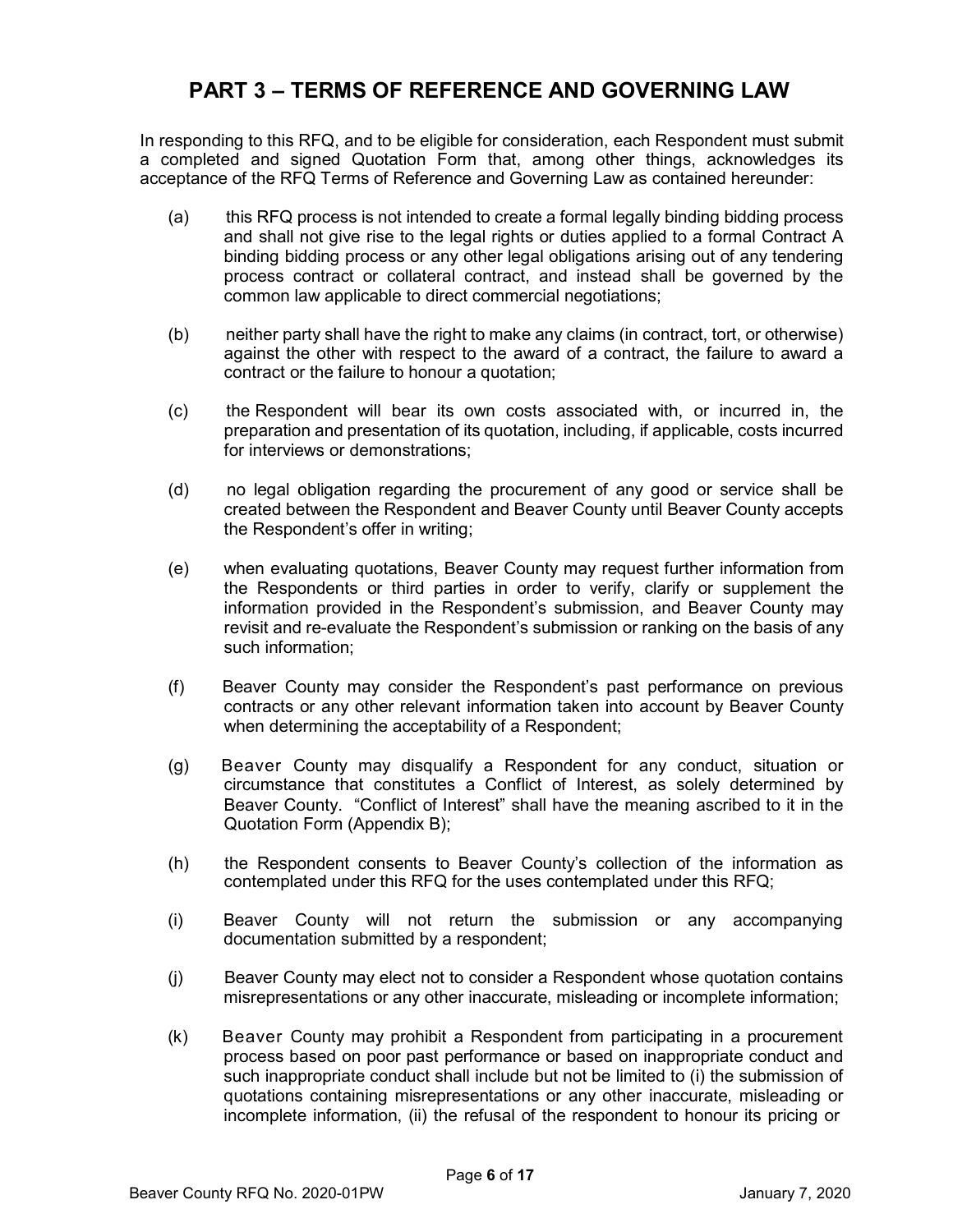other commitments made in its quotation, or (iii) any other conduct, situation or circumstance, as solely determined by Beaver County, that constitutes a Conflict of Interest; and

(l) Beaver County may cancel this RFQ process at any time.

The parties also acknowledge that these terms (a) are included for greater certainty and are intended to be interpreted broadly and separately (with no particular provision intended to limit the scope of any other provision); (b) are non-exhaustive (and shall not be construed as intending to limit the pre-existing rights of the parties to engage in precontractual discussions in accordance with the common law governing direct commercial negotiations); and (c) are to be governed by, and interpreted and construed in accordance with, the laws of the province of Alberta and the federal laws of Canada applicable therein.

[End of Part 3]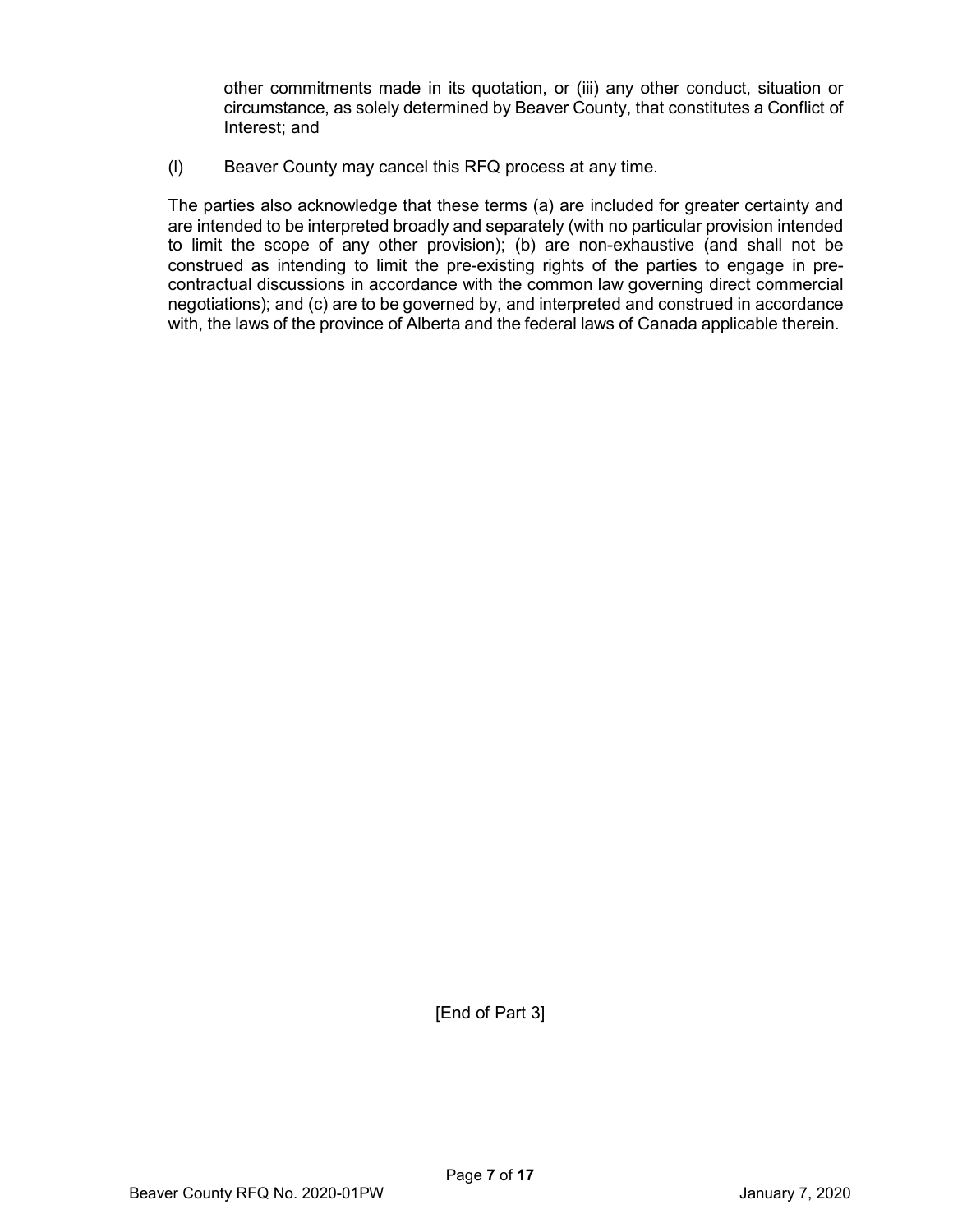# **PART 4 – RFQ PARTICULARS**

#### **4.1 Deliverables**

Beaver County is seeking submissions from suppliers who can provide Dust Control and Winter Sand Mixing as follows:

- **4.1.1** The supply and application of up to five hundred thousand (500,000) liters of 32% strength (by volume) Calcium Chloride in 2020;
- **4.1.2** Supply the labour and equipment necessary to mix and stockpile approximately 600 tonnes of winter sand material on site at the Ryley Shop Yard at a rate of 18% (sand will be provided by Beaver County).

The provision of the Deliverables will be governed by the terms and conditions set out in Appendix A – Terms and Conditions.

#### **4.2 Dedicated Account Representative**

The Supplier shall assign a dedicated account representative who is the single point of contact, and can respond to inquiries as required. The Supplier will also provide notification of changes to the assigned representative, if required.

#### **4.3 Corporate Profile, Demonstrated Experience and Qualifications**

This criterion will be evaluated as follows:

- (a) Corporate suitability and suitability of any parties in a joint venture and any subcontractors.
- (b) Number of years the respondent has been providing similar goods and services relevant to the Deliverables.
- (c) References in accordance with instructions set out in Appendix C Supplier Questionnaire Form

[End of Part 4]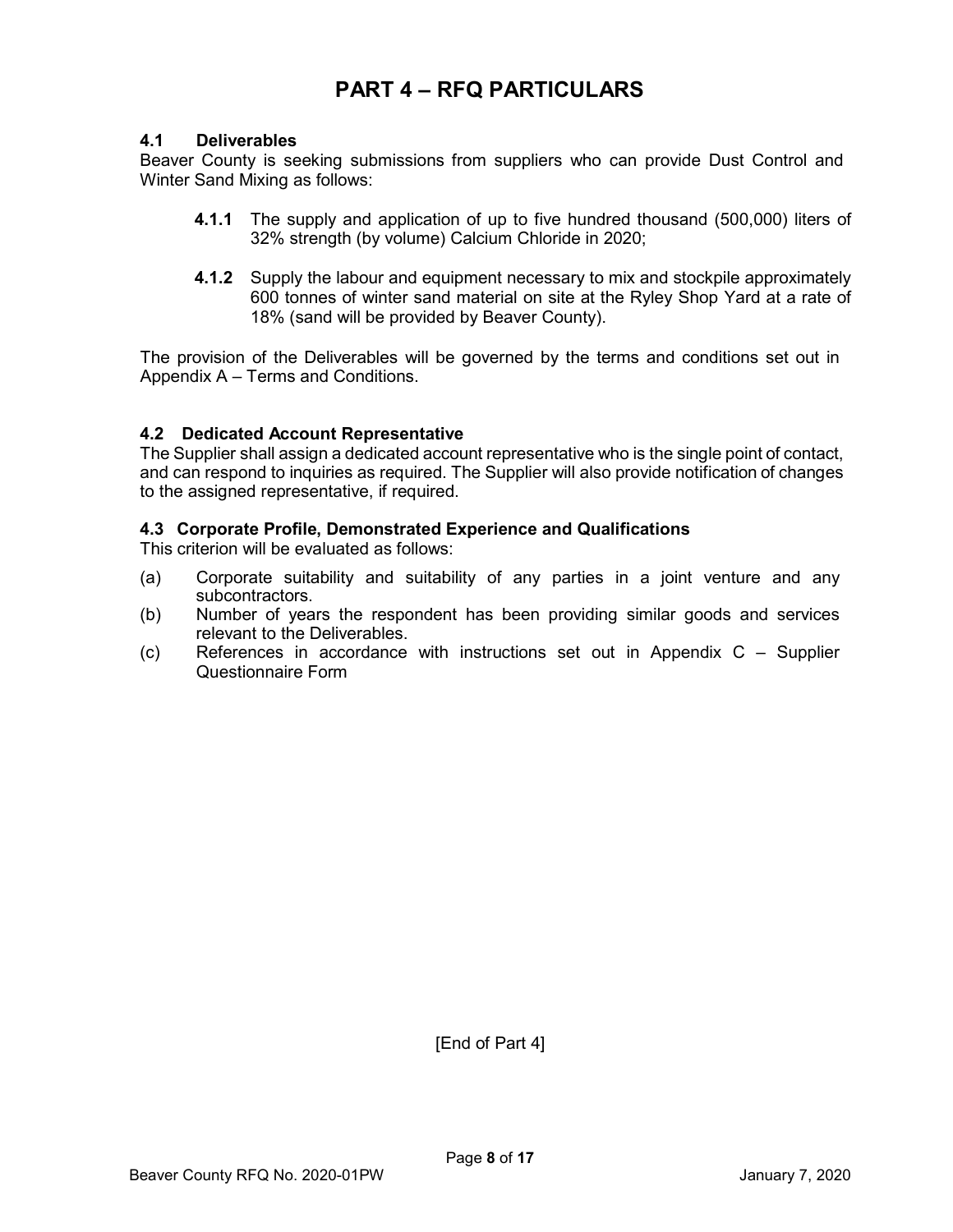# **APPENDIX A – TERMS AND CONDITIONS**

# **1. Scope**

Beaver County is seeking submissions from suppliers who can provide Dust Control and Winter Sand Mixing as follows:

- **1.1** The supply and application of up to five hundred thousand (500,000) liters of 32% strength (by volume) Calcium Chloride in 2020;
- **1.2** Supply the labour and equipment necessary to mix and stockpile approximately 600 tonnes of winter sand material on site at the Ryley Shop Yard at a rate of 18% (sand will be provided by Beaver County).

# **2. Time**

- 2.1 First Dust Suppressant Application May June weather dependent
- 2.2 Second Dust Suppressant Application August weather dependent
- 2.3 Winter Sand Mixing September/October

#### **3. Assignment**

This contract shall be binding upon the parties' respective successors obligations hereunder, upon written notice to the other party, to any of its subsidiaries and/or affiliated companies, without the consent of the other party. Furthermore, no goods and services to be provided by the Supplier hereunder shall be subcontracted to or provided on behalf of the Supplier by any third party, except upon prior written permission by the County. The County shall have the sole right to assign the contract.

#### **4. Compliance with Laws**

The Respondent shall be responsible for complying with all Federal, Provincial (Alberta), and Municipal laws, rules, regulations and guidelines that apply.

# **5. Financial**

The County reserves the right to investigate Supplier's financial position.

# **6. Supplier Performance / Default**

Suppliers aware of potential or pending supply difficulties must notify the County immediately of such difficulties before lack of supply of contracted products endangers the County's ability to supply products to user areas.

In the event of non-performance, the County reserves the right to acquire the items from alternative sources, and the Supplier shall be responsible for any costs beyond what has already been paid to the Supplier, required to complete the Work satisfactorily and will pay the amount thereof to the County on demand.

If the Supplier defaults or fails to perform in accordance with the Terms and Conditions of the offering or otherwise does not comply with any resulting contract as it affects the Supplier's obligations, the County will advise the Respondent in writing. If the default or deficiencies in performance are not resolved to the County's satisfaction within ten (10) days the County may, at its sole discretion, terminate any remaining portion of the contract with the Supplier upon five (5) days written notice delivered to the Supplier, free of any claim of the Supplier of every nature and kind.

# **7. Force Majeure**

Neither party shall be responsible for any delay or failure to perform its obligations under this Agreement where such delay or failure is due to fire, flood, explosion, war, embargo,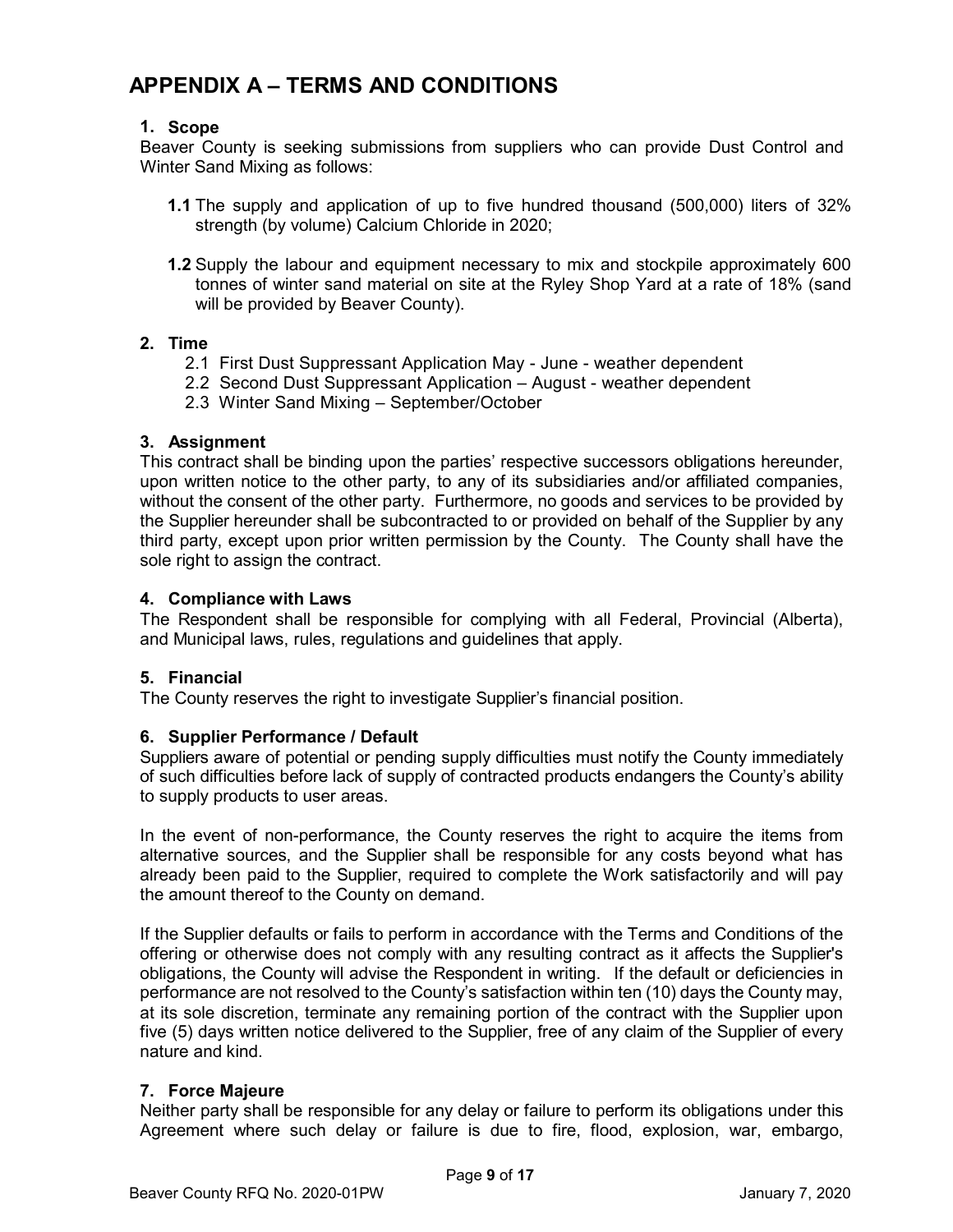government action, Act of Public Authority, Act of God, or to any other cause beyond its control, except labour disruption.

In the Event of a Force Majeure, the party who is delayed or fails to perform shall give prompt notice to the other party and shall take all reasonable steps to eliminate the cause. Should the Force Majeure event last for longer than thirty (30) days, the County may terminate the Agreement by notice to the Supplier without further liability, expense or cost of any kind.

### **8. Goods and Services Tax**

The County is subject to the Goods and Services Tax. All Goods and Services Tax shall be identified as a separate line item.

#### **9. Worker's Compensation Board Statement**

The Supplier shall at all times comply with all the requirements of the Worker's Compensation Act of Alberta, amendments thereto, or any successor legislation; and shall upon notice by the County, provide evidence satisfactory to the County of said compliance with the Act within two (2) business days of request by the County.

#### **10. Certificate of Recognition ("C.O.R.") Safety Program Requirement**

**10.1** Unless otherwise stated, RFQ will only be considered when the Supplier, prior to RFQ Closing, has either full certification in the Alberta Labour approved Certificate of Recognition ("C.O.R.") Program appropriate to their industry or a temporary letter of certification issued by the Alberta Construction Safety Association or other appropriate industry association.

**10.2** Certification shall be evident by inclusion of the Supplier's name on the Alberta Construction Safety Association ("A.C.S.A.") C.O.R. certification list current at the RFQ Closing, or submission of a copy of the Alberta Labour Certificate of Recognition or a temporary letter of certification with the RFQ.

**10.3** Beaver County will assume no liability for the non-inclusion of any Supplier on the A.C.S.A. C.O.R. certification lists for any reason whatsoever.

**10.4** Beaver County reserves the right to terminate the Agreement during the course of which the Contractor is decertified from the C.O.R. program or has their temporary letter of certification expire.

**10.5** Beaver County will reject any RFQ which fails to comply with the provisions set out in Article 10.

#### **11. Indemnification**

The Supplier shall indemnify and hold the County harmless with respect to all withholding and all other taxes or amounts of any kind relating to employment of any of the persons providing services to the County with respect to this Agreement.

The Supplier shall indemnify and save harmless the County, its elected representatives and employees and agents from all claims, costs, losses, expenses, actions, and suits caused by or arising out of direct or indirect performance of this Agreement or by reason of any matter or thing being done, permitted or omitted to be done, by the Supplier, its subcontractors, agents or employees and whether occasioned by negligence. The County shall not be liable or responsible in any way for any personal injury or property damage of any nature whatsoever that may be suffered or sustained by the Supplier, or by any employee, agent or servant of the Supplier in the performance of this Agreement. Such indemnification shall survive this **Contract**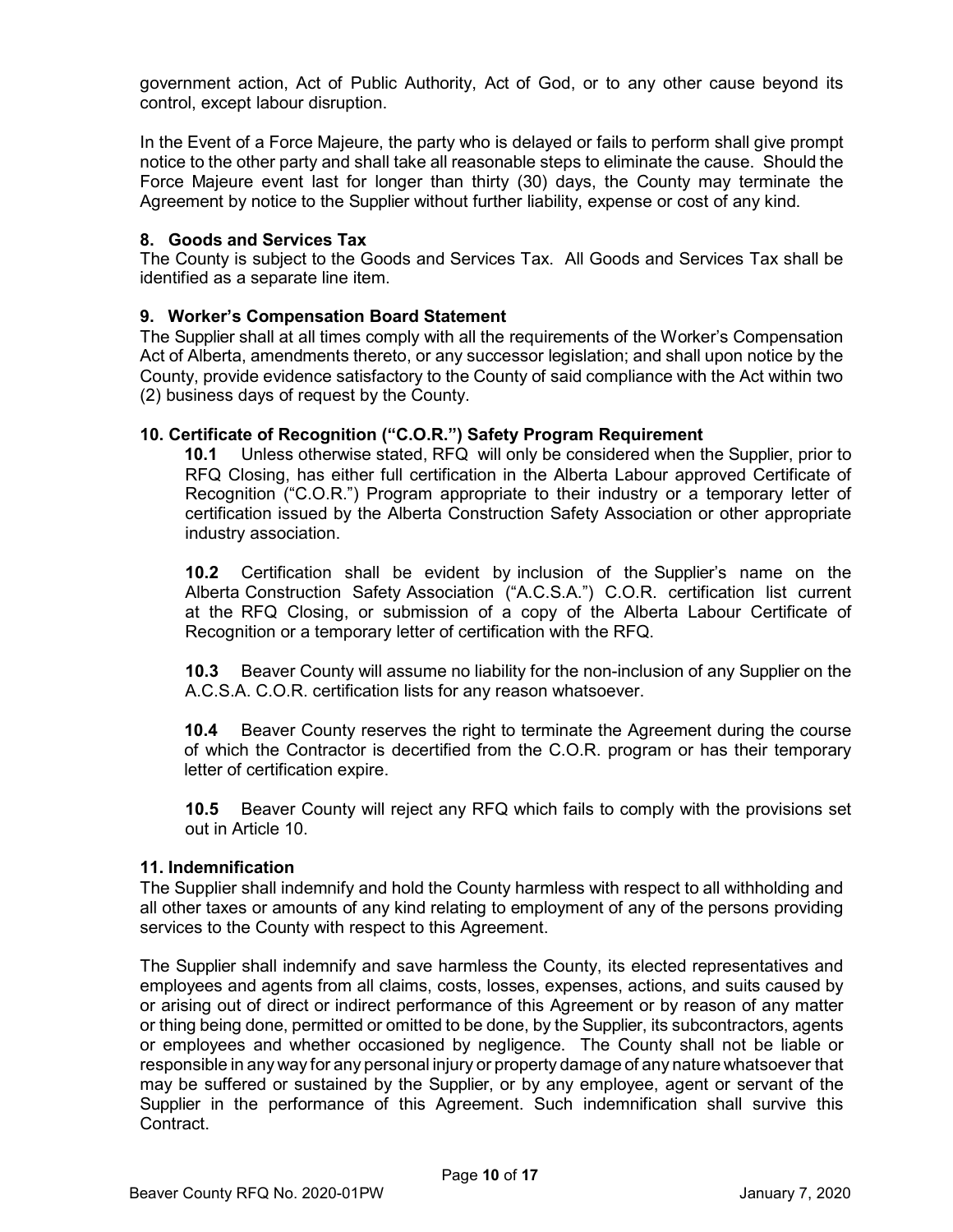### **12. Insurance**

The RFQ shall be accompanied by a Certificate of Insurance, certifying that the insurance as required by the Agreement, is in place or, if the required insurance is not in place, by a Letter of Insurability or Undertaking of Insurance in standard form from the Supplier's Insurance Broker certifying that the required insurance will be issued to the Supplier if the Respondent is the Successful Supplier.

Required coverage as follows:

- **12.1** standard automobile insurance policy providing third party liability coverage for bodily injury and property damage insurance for limits of at least **FIVE MILLION (\$5,000,000.00) DOLLARS** inclusive and in respect of any one claim for the injury to or death of one or more persons or damage to or destruction of property;
- **12.2** a commercial general liability insurance policy providing coverage of at least **FIVE MILLION (\$5,000,000.00) DOLLARS** inclusive and in respect of any one claim for injury to or death of any one or more persons or damage to or destruction of property. Coverage to include:
	- a. non-owned automobiles;
	- b. independent subcontractors;
	- c. contractual liability including this Agreement;
	- d. broad form property damage endorsement; and
	- e. products and completed operations coverage.

#### **13. Jurisdiction**

The parties agree that the laws of the Alberta shall govern the Contract and the Courts of Alberta shall have sole and exclusive jurisdiction over any dispute or lawsuit between the parties.

#### **14. Independent Contractor**

The Supplier is an independent contractor in the performance of this Contract. No employer/employee relationship will be created between the County and the Supplier, or between the County and the Supplier's employees, subcontractors or agents. No rights, privileges, benefits or compensation, other than those, which are expressly set out in the Contract, will apply to the Supplier.

#### **15. No Additional Payment**

No increase in the price of the goods or services or any additional payment will be authorized by the County or made to the Supplier as a result of any change to the Contract unless such increase or additional payment has been authorized in advance and in writing by the County's authorized representative.

#### **16. Termination**

The Contract may be terminated, in whole or in part, without further obligation, liability or expense of any kind under the following conditions:

- a) should the Supplier be adjudged bankrupt, or become insolvent, the County may, without prejudice to any other right or remedy the Supplier t may have, terminate the Agreement by giving the Supplier or their receiver or their trustee in bankruptcy, written notice;
- b) at any time upon notice for a major breach of the terms of this Agreement by the Supplier;
- c) at any time following the failure of the Supplier to remedy, repair, or correct any deficiency or defect upon receiving notice from the County;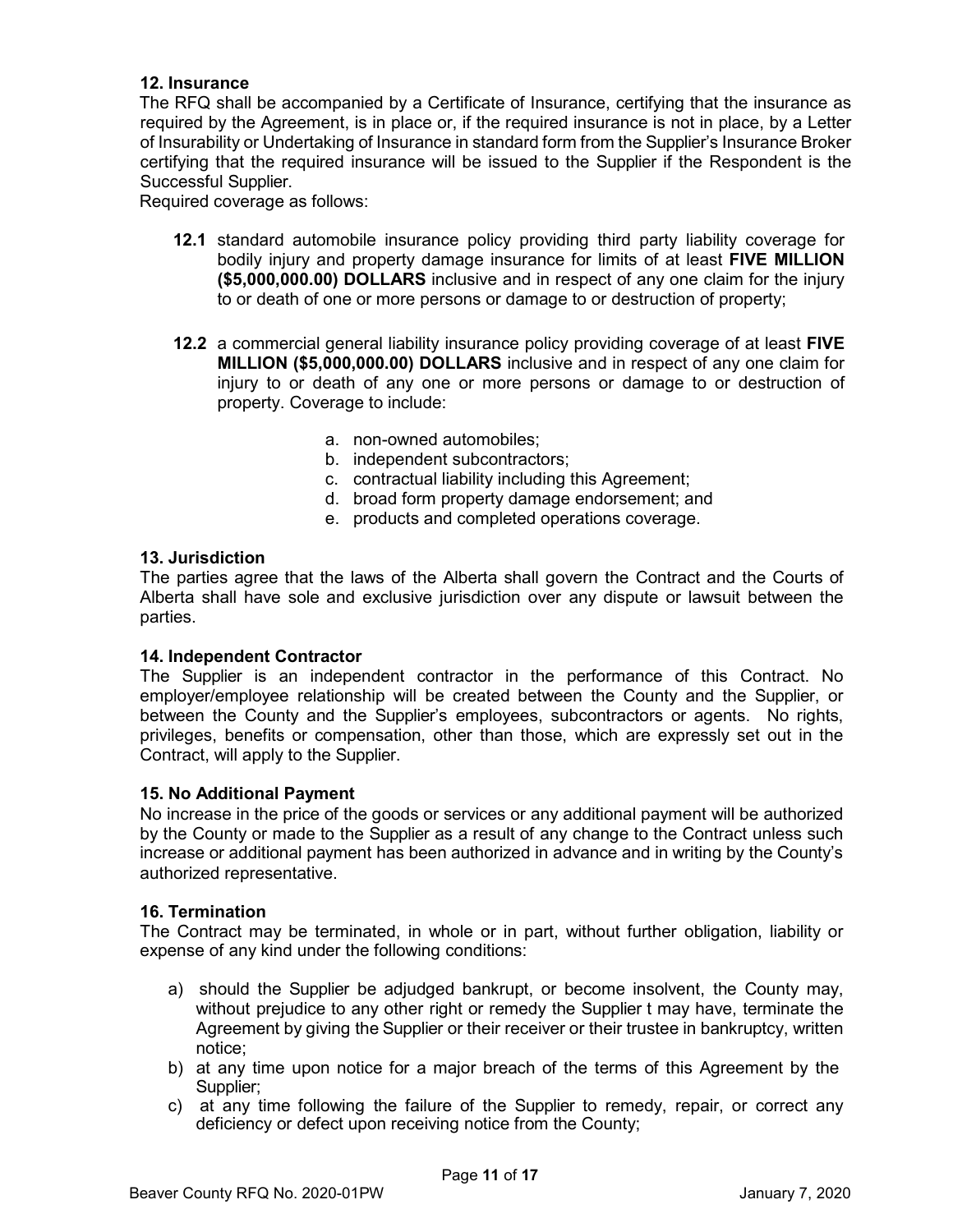d) upon ten (10) days written notice to the Supplier from the County during the term of this Agreement, whereupon the County shall pay to the Supplier any fees and expenses due to the effective date of cancellation but not thereafter;

The County's rights of termination shall be in addition to any other rights or remedies it may have in law, in equity, or under this Contract.

### **17. Occupational Health and Safety (OH&S)**

The Supplier shall adhere to all applicable OH&S and site safety standards. The Supplier shall ensure all applicable OH&S Legislation, County Safety Policies, and industry standards are readily available to all of the Supplier's Personnel and that all of the Supplier's Personnel are aware of comply with the OH&S Legislation, County Safety Policies and industry standards.

#### **18. Environmental Protection**

The Supplier's activities shall be conducted in compliance with all standards and all applicable statutes, regulations, bylaws, rules, declarations, directives and orders concerned with environmental assessment and protection as they may be amended, revised, consolidated or substituted from time to time.

#### **19. Entire Agreement**

This Contract constitutes the entire agreement between the parties and shall be binding upon all successors and permitted assigns of the parties.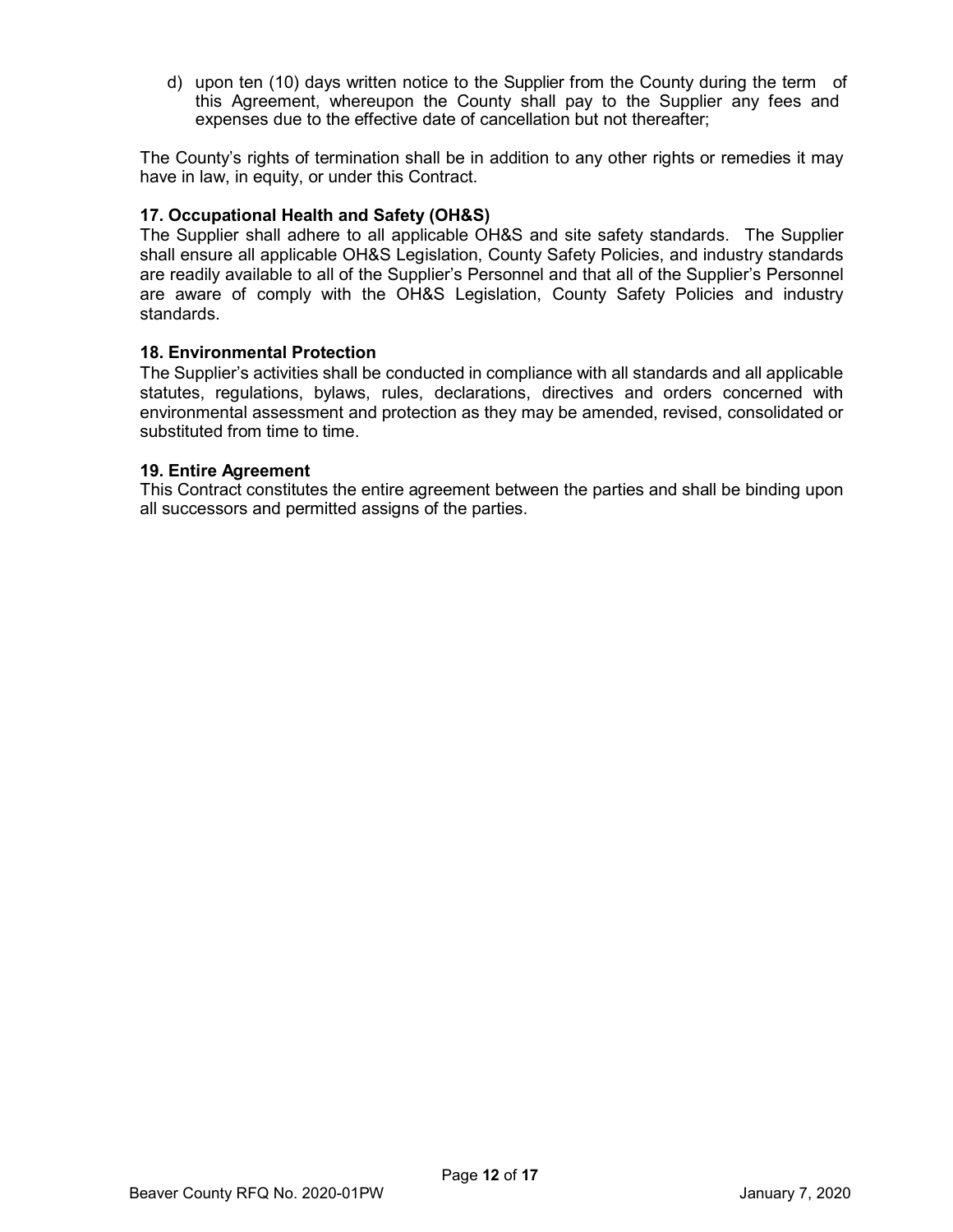# **APPENDIX B – QUOTATION FORM**

#### **1. Respondent Information**

Please fill out the following form, and name one person to be the contact for this RFQ response and for any clarifications or amendments that might be necessary.

| <b>Full Legal Name of</b><br>Company:                                                          |  |
|------------------------------------------------------------------------------------------------|--|
| Any Other Relevant Name<br>under Which the<br><b>Respondent Carries on</b><br><b>Business:</b> |  |
| <b>Street Address:</b>                                                                         |  |
| <b>City, Province/State:</b>                                                                   |  |
| <b>Postal Code:</b>                                                                            |  |
| <b>Phone Number:</b>                                                                           |  |
| <b>Fax Number:</b>                                                                             |  |
| <b>Company Website (If Any):</b>                                                               |  |
| <b>RFQ Contact Person and</b><br>Title:                                                        |  |
| <b>RFQ Contact Phone:</b>                                                                      |  |
| <b>RFQ Contact Facsimile:</b>                                                                  |  |
| <b>RFQ Contact E-mail:</b>                                                                     |  |

#### **2. Acknowledgement of Terms of Reference and Governing Law**

The respondent acknowledges that this RFQ process will be governed by the specific Terms of Reference and Governing Law set out in this RFQ, and that, among other things, the Terms of Reference and Governing Law confirm that this procurement process does not constitute a formal legally binding bidding process, and that there will be no legal relationship or obligations created until Parkland County accepts the respondent's offer in writing.

#### **3. Ability to Provide Deliverables**

The respondent has carefully examined this RFQ and has a clear and comprehensive knowledge of the Deliverables required. The respondent represents and warrants its ability to provide the Deliverables in accordance with the requirements of the RFQ for the pricing set out below and has provided a list of any subcontractors to be used to complete the proposed contract.

#### **4. Non-binding Price Estimates**

Respondents should provide pricing for the Deliverables in Appendix B. Beaver County reserves the right to split the award of the equipment in any manner the County deems necessary.

The respondent confirms that the pricing information provided is accurate. The respondent acknowledges that any inaccurate, misleading or incomplete information, including withdrawn or altered pricing, could adversely impact the acceptance of its quotation or its eligibility for future work. The respondent acknowledges that the pricing is provided in Canadian dollars and includes all applicable duties and taxes except for Goods and Services Tax (GST), which should be itemized separately, all labour and material costs, all travel and carriage costs, all insurance costs, all costs of delivery to Beaver County, all costs of installation and set-up,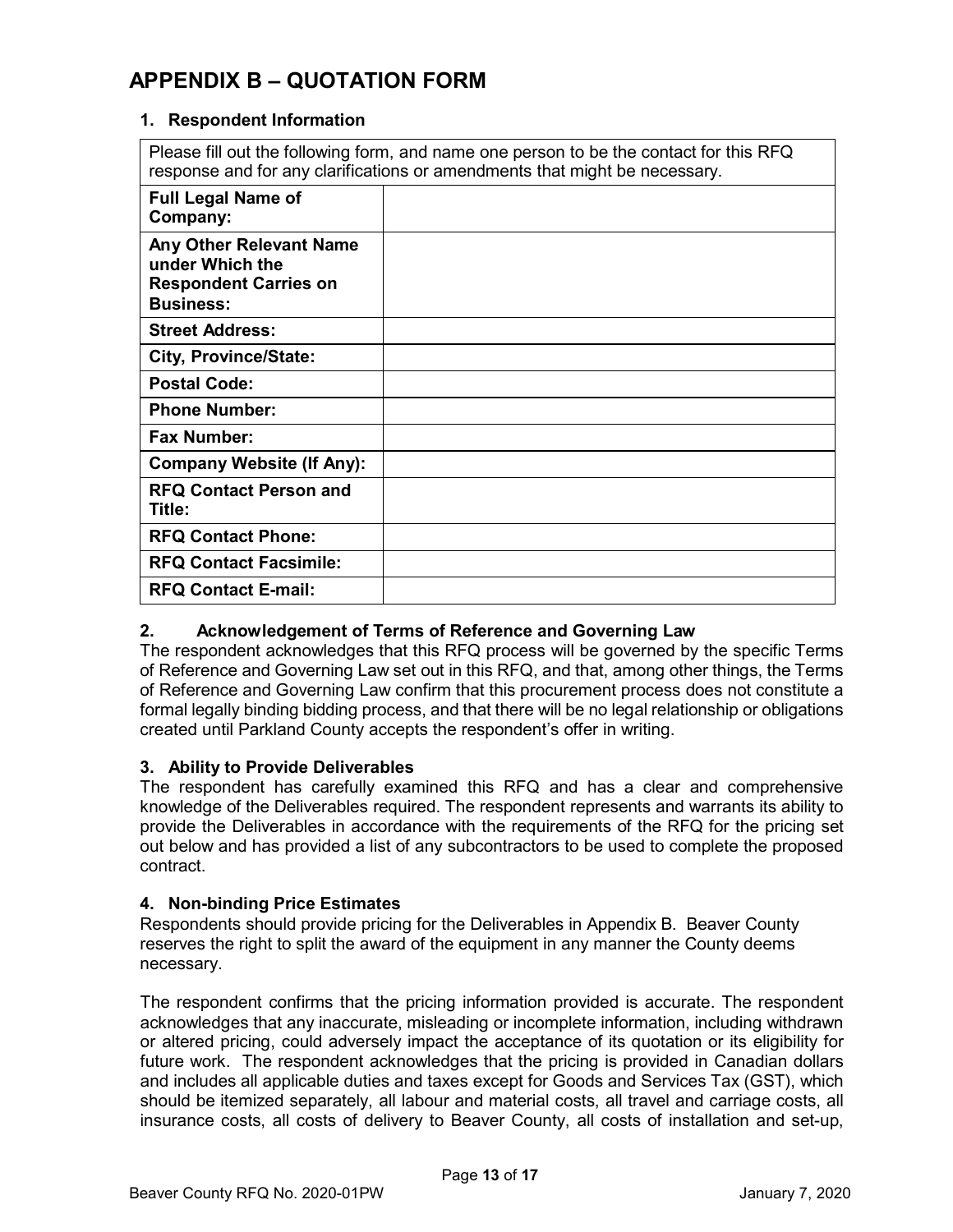including any pre-delivery inspection charges and all other overhead, including any fees or other charges required by law.

# **5. Addenda**

The respondent is deemed to have read and accepted all addenda issued by Beaver County. The onus remains on respondents to make any necessary amendments to their quotations based on the addenda. The respondent is requested to confirm that it has received all addenda by listing the addenda numbers or, if no addenda were issued, by writing the word "None" on the following line: Respondents who fail to complete this section will be deemed to have received all posted addenda.

# **6. Conflict of Interest**

Prior to completing this portion of the Quotation Form, respondents should refer to the following definition of Conflict of Interest:

**"Conflict of Interest"** includes, but is not limited to, any situation or circumstance where

- (a) in relation to the bidding process, the respondent has an unfair advantage or engages in conduct, directly or indirectly, that may give it an unfair advantage, including but not limited to (i) having, or having access to, information in the preparation of its quotation that is confidential and not available to other respondents, (ii) communicating with any person with a view to influencing preferred treatment in the RFQ process, or (iii) engaging in conduct that compromises, or could be seen to compromise, the integrity of the open and competitive RFQ process and render that process non-competitive and unfair; or
- (b) in relation to the performance of its contractual obligations contemplated in the contract that is the subject of this procurement, the respondent's other commitments, relationships or financial interests (i) could, or could be seen to, exercise an improper influence over the objective, unbiased and impartial exercise of its independent judgement, or (ii) could, or could be seen to, compromise, impair or be incompatible with the effective performance of its contractual obligations.

If the box below is left blank, the respondent will be deemed to declare that (a) there was no Conflict of Interest in preparing its quotation; and (b) there is no foreseeable Conflict of Interest in performing the contractual obligations contemplated in the RFQ.

Otherwise, if the statement below applies, check the box.

 $\Box$  The respondent declares that there is an actual or potential Conflict of Interest relating to the preparation of its quotation, and/or the respondent foresees an actual or potential Conflict of Interest in performing the contractual obligations contemplated in the RFQ.

If the respondent declares an actual or potential Conflict of Interest by marking the box above, the respondent must set out below details of the actual or potential Conflict of Interest, and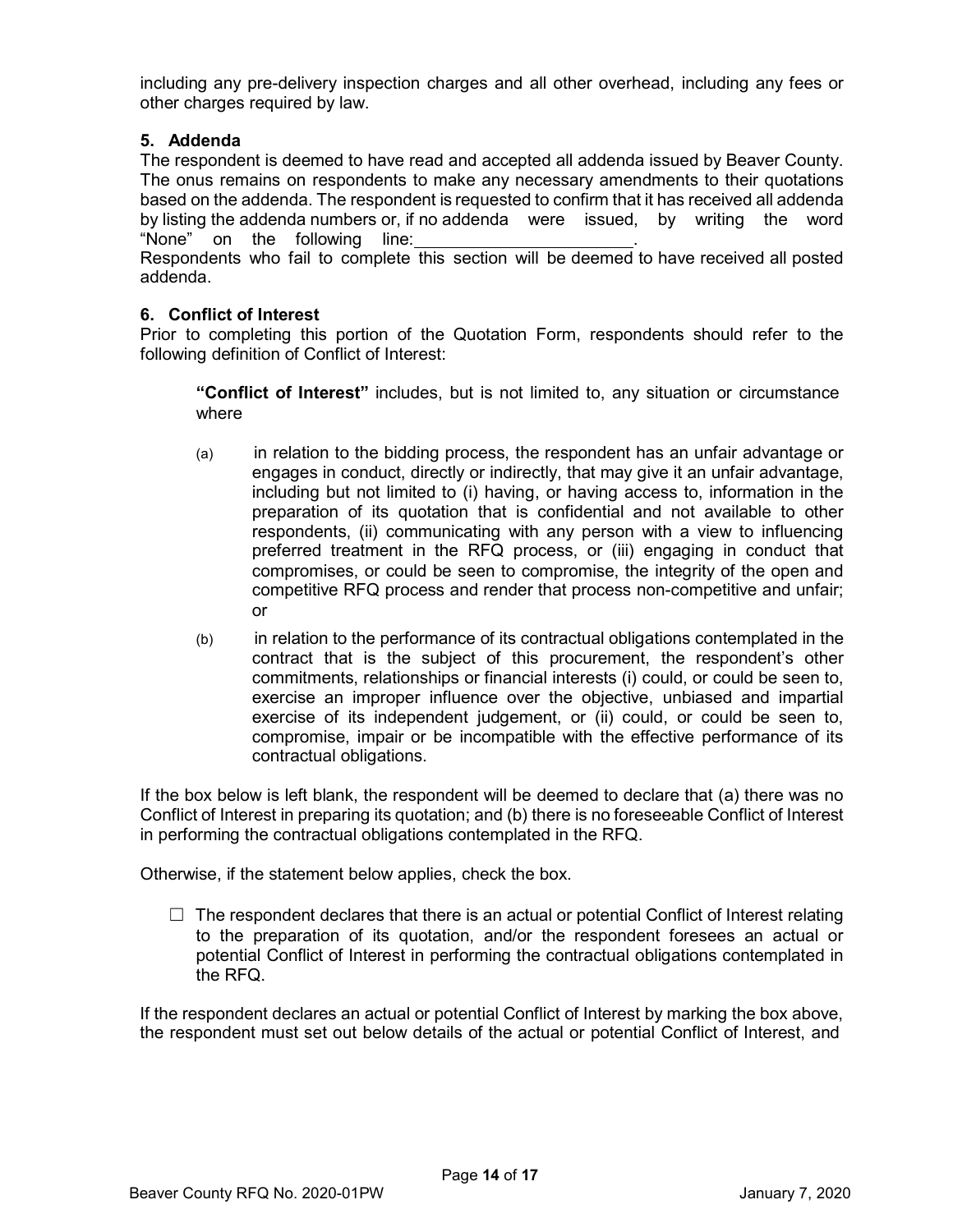must explain why the respondent believes that the Conflict of Interest should not result in disqualification form the RFQ process:

#### **7. Confidential Information of Respondent**

A respondent should identify any information in its quotation or any accompanying documentation supplied in confidence for which confidentiality is to be maintained by Beaver County. The confidentiality of such information will be maintained by Beaver County, except as otherwise required by law or by order of a court or tribunal. Respondents are advised that their quotations will, as necessary, be disclosed on a confidential basis, to Beaver County's advisers retained for the purpose of evaluating or participating in the evaluation of their quotations. If a respondent has any questions about the collection and use of personal information pursuant to this RFQ, questions are to be submitted to Beaver County Contact.

#### **8. Bid Amount**

| <b>WORK</b>                                                                                           | <b>BID AMOUNT</b><br>(NUMERICAL)<br><b>Canadian Funds</b><br><b>GST excluded</b> | <b>BID AMOUNT</b><br>(WRITTEN IN WORDS)<br><b>Canadian Funds GST excluded</b> |
|-------------------------------------------------------------------------------------------------------|----------------------------------------------------------------------------------|-------------------------------------------------------------------------------|
| <b>Supply and Application</b><br>of 32% strength Calcium<br>Chloride as to<br>Part $4 - 4.1.1$        |                                                                                  |                                                                               |
| <b>Supply Labour and</b><br><b>Equipment to mix winter</b><br>sand on site as per<br>Part $4 - 4.1.2$ |                                                                                  |                                                                               |

#### **9. Signatures:**

Signed, seated and submitted for and on behalf of:

| Company:      |                        |      |        |                    |
|---------------|------------------------|------|--------|--------------------|
|               | (Name)                 |      |        |                    |
| Name & Title: |                        |      |        | (Apply SEAL above) |
|               | (Please Print or Type) |      |        |                    |
| Signature:    |                        |      |        |                    |
| Witness:      |                        |      |        |                    |
| Dated at      |                        | this | day of | $\sim$ 20          |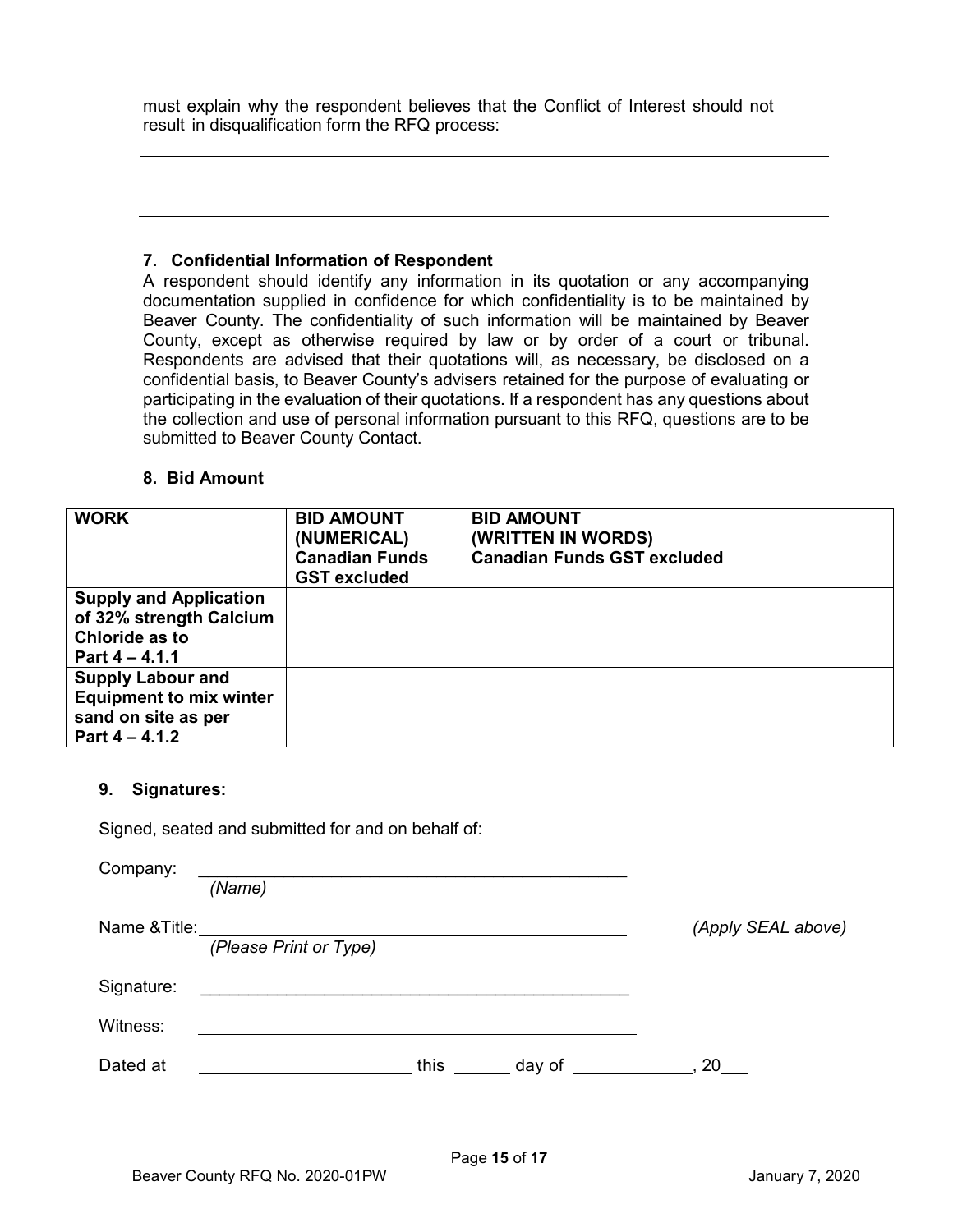# **APPENDIX C – SUPPLIER QUESTIONNAIRE FORM**

# **1. Business/Company Information**

Provide the following information:

| Name:                   |  |
|-------------------------|--|
| Address:                |  |
| Phone Number:           |  |
| Fax Number:             |  |
| <b>Website Address:</b> |  |

#### **2. Goods and Services Tax (GST) Registration Number**

Provide company's GST registration number

GST Registration Number

#### **3. Years of Experience**

State the number of years' experience providing similar goods and services

Years of Experience

#### **4. Insurance Coverage**

The respondent is required to carry insurance policies in accordance with the minimum requirements and limits set out in Appendix A – Terms and Conditions. Proof of insurance should be provided to Beaver County with the respondent's submission.

 $\Box$  Proof of insurance is attached.

#### **5. Worker's Compensation Board (WCB)**

The respondent is required to provide proof of compliance with all the requirements of the Worker's Compensation Act of Alberta in accordance with Appendix A – Terms and Conditions. A WCB clearance letter should be provided with the respondent's submission as evidence of such compliance.

☐ Current WCB Clearance Letter is attached.

#### **6. Designated Account Representative**

Provide the name and contact details for the Designated Account Representative

| Name:          |  |
|----------------|--|
| Location:      |  |
| Phone Number:  |  |
| Fax Number:    |  |
| Email Address: |  |